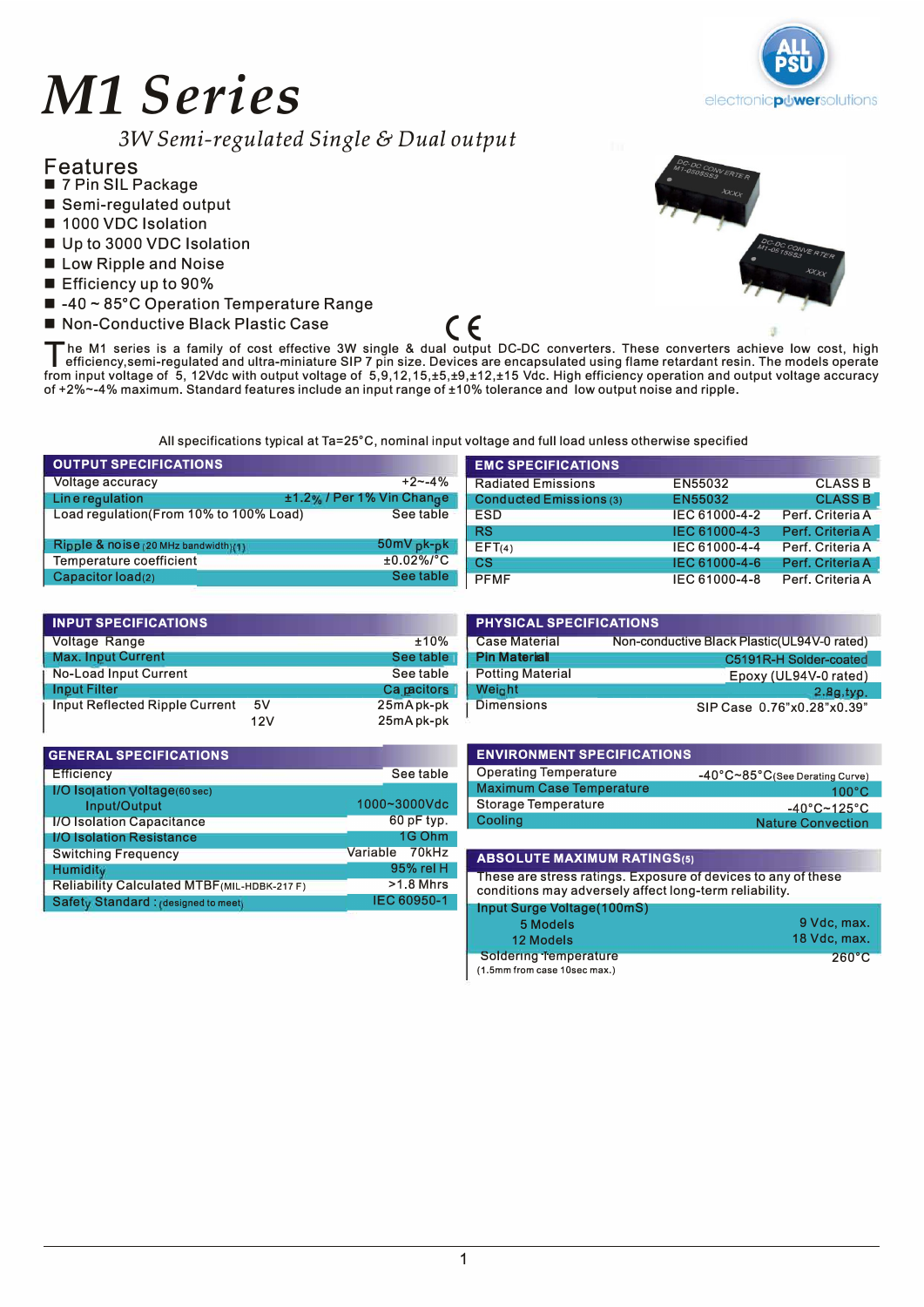

### **Ml** *- 3W Semi-regulated Single* & *Dual output*





# MODEL SELECTION GUIDE

|                     | <b>INPUT</b>  |            | <b>INPUT Current</b> | <b>OUTPUT</b> | OUTPUT Current   | <b>LOAD</b>    | <b>EFFICIENCY</b> | Capacitor       |
|---------------------|---------------|------------|----------------------|---------------|------------------|----------------|-------------------|-----------------|
| <b>MODEL NUMBER</b> | Voltage Range | No-Load    | <b>Full Load</b>     | Voltage       | <b>Full load</b> | Regulation     | @FL               | Load @FL        |
|                     | (Vdc)         | (mA, max.) | (mA, max.)           | (Vdc)         | (mA)             | %              | (%, typ.)         | $(\mu F, max.)$ |
| M1-0505S3           | 5             | 80         | 741                  | ±5            | ±300             | 7              | 81                | ±100            |
| M1-0509S3           | 5             | 70         | 706                  | ±9            | ±166.67          | 6              | 85                | ±100            |
| M1-0512S3           | 5             | 70         | 706                  | ±12           | ±125             | 6              | 85                | ±47             |
| M1-0515S3           | 5             | 80         | 714                  | ±15           | ±100             | 5              | 84                | ±47             |
| M1-1205S3           | 12            | 25         | 294                  | ±5            | ±300             | 5              | 85                | ±100            |
| M1-1209S3           | 12            | 25         | 284                  | $+9$          | ±166.67          | $\overline{4}$ | 88                | ±100            |
| M1-1212S3           | 12            | 25         | 281                  | ±12           | ±125             | 3              | 89                | ±47             |
| M1-1215S3           | 12            | 20         | 278                  | ±15           | ±100             | 3              | 90                | ±47             |
| M1-0505SS3          | 5             | 80         | 769                  | 5             | 600              | 8              | 78                | 220             |
| M1-0509SS3          | 5             | 70         | 714                  | 9             | 333.33           | $\overline{7}$ | 84                | 220             |
| M1-0512SS3          | 5             | 80         | 714                  | 12            | 250              | 6              | 84                | 100             |
| M1-0515SS3          | 5             | 80         | 714                  | 15            | 200              | 6              | 84                | 100             |
| M1-1205SS3          | 12            | 25         | 298                  | 5             | 600              | 6              | 84                | 220             |
| M1-1209SS3          | 12            | 25         | 287                  | 9             | 333.33           | 4              | 87                | 220             |
| M1-1212SS3          | 12            | 25         | 284                  | 12            | 250              | 4              | 88                | 100             |
| M1-1215SS3          | 12            | 20         | 278                  | 15            | 200              | 3              | 90                | 100             |

#### **NOTE**

- 1. Ripple/Noise measured with 20MHz bandwidth and 1.0uF ceramic capacitor.
- 2. Tested by minimal Vin and constant resistive full load.
- 3. Input filter components (C1, L) are used to help meet conducted emissions requirement for the module. These components should be mounted as close as possible to the module; and all leads should be minimized to decrease radiated noise.
- 4. An external filter capacitor is required if the module has to meet IEC61000-4-4 The filter capacitor Motien suggest: Nippon chemi-con KY series, 220uF/100V.
- 5. Exceeding the absolute ratings of the unit could cause damage. It is not allowed for continuous operating.
- 6. Operation under no-load conditions will not damage these devices, however they may not meet all listed specifications.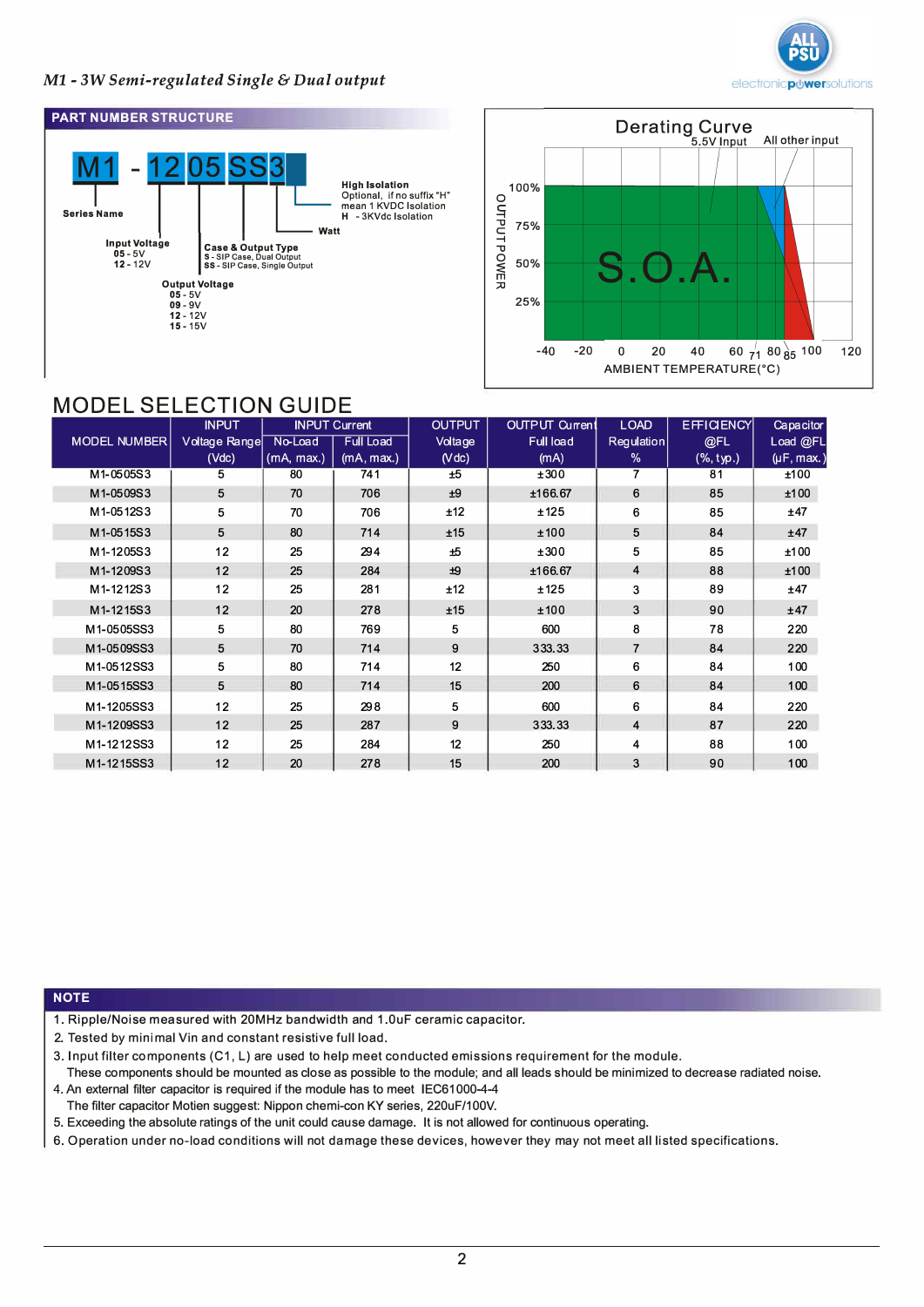

#### **TEST CONFIGURATIONS**

## **Output Ripple & Noise Measurement Test**

Use a capacitor Cout(1.0uF) measurement. The Scope measurement bandwidth is 0-20MHz.



#### **EMI Filter**

Input filter components (C1, L) are used to help meet conducted emissions requirement for the module. These components should be mounted as close as possible to the module; and all leads should be minimized to decrease radiated noise.



#### **ELECTRICAL CHARACTERISTIC CURVES**





M1-1205SS3



M1-1215S3